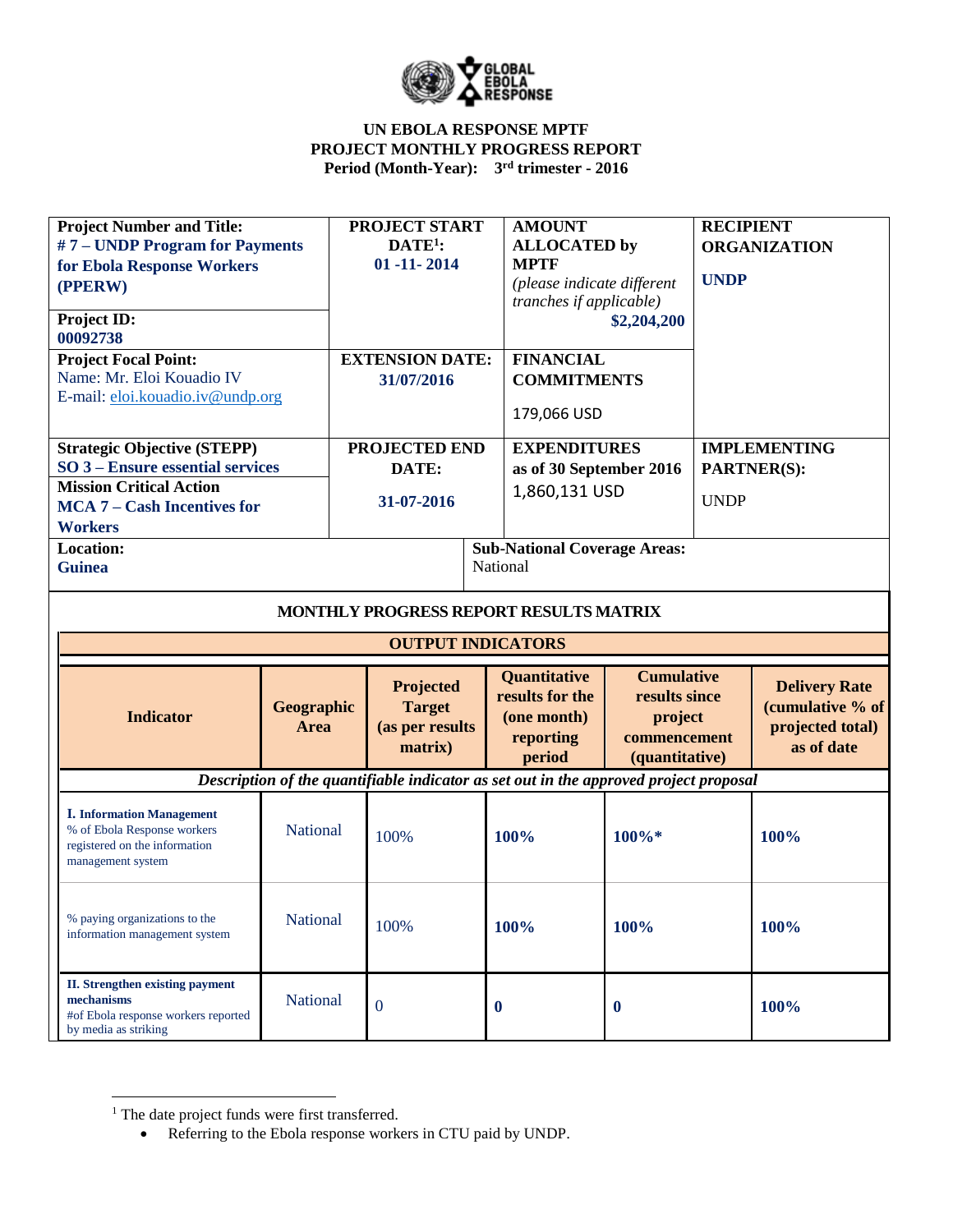

| Diagnostic study completed                                                                                                                                                                   | <b>National</b> | Diagnostic<br>complete                                                            | <b>Completed</b> |                                                                                                                                                                                                                                         | 100% |
|----------------------------------------------------------------------------------------------------------------------------------------------------------------------------------------------|-----------------|-----------------------------------------------------------------------------------|------------------|-----------------------------------------------------------------------------------------------------------------------------------------------------------------------------------------------------------------------------------------|------|
| Recommendations made to<br>government and financial sector to<br>bolster resilience                                                                                                          | <b>National</b> | Recommendations<br>adopted                                                        | <b>Ongoing</b>   |                                                                                                                                                                                                                                         |      |
| Monitoring system fully functional<br>and reporting incidents of potential<br>failure with according UNDP<br>activity to resolve                                                             | <b>National</b> | monitoring system<br>functional                                                   | <b>Ongoing</b>   |                                                                                                                                                                                                                                         |      |
| <b>III.</b> Establish an operational<br>contingency plan<br>#payments made through operational<br>testing and proof of concept/stress<br>testing                                             | <b>National</b> | 500 contact tracers<br>paid salary and<br>incentives once a<br>month for 3 months | $\bf{0}$         | 1508                                                                                                                                                                                                                                    | 301% |
| #people paid through UNDP<br>contingency plan (note goal is o<br>since ideally the strengthening and<br>monitoring in output II obviates the<br>need for this contingency to be<br>utilized) | <b>National</b> | 0 people paid<br>through UNDP<br>contingency plan                                 | $\bf{0}$         | 8889 ERWs paid<br>through MPTF<br>contingency plan<br>before reallocation<br>of the funds to WB.<br>At the end of the<br>reporting only 959<br><b>ERWs</b> remain<br>allocated on<br>Activity<br>(contingency fund<br>of PPERW project) |      |
| %local districts with adequate cash<br>out points for forecasted volumes                                                                                                                     | <b>National</b> | 100% of districts<br>covered                                                      | 100%             | 100%                                                                                                                                                                                                                                    | 100% |
|                                                                                                                                                                                              |                 | <b>EFFECT INDICATORS</b> (if available for the reporting period)                  |                  |                                                                                                                                                                                                                                         |      |
|                                                                                                                                                                                              |                 |                                                                                   |                  |                                                                                                                                                                                                                                         |      |

**NARRATIVE**

# **Situation Update**

**Ebola status**

• Last Ebola flare in Koropara (N'Zerekore region) from the 16<sup>th</sup> of March to end of April. The acute surveillance period ended at the end of June 2016 which has been followed by a 3 month strengthened surveillance period. The flare was due to the reminiscence of the virus in seminal fluid (almost a year after the persons has been declared cured from Ebola), for this reason, the active surveillance system focuses on following up adult male to treat them in case of virus presence. Since this period,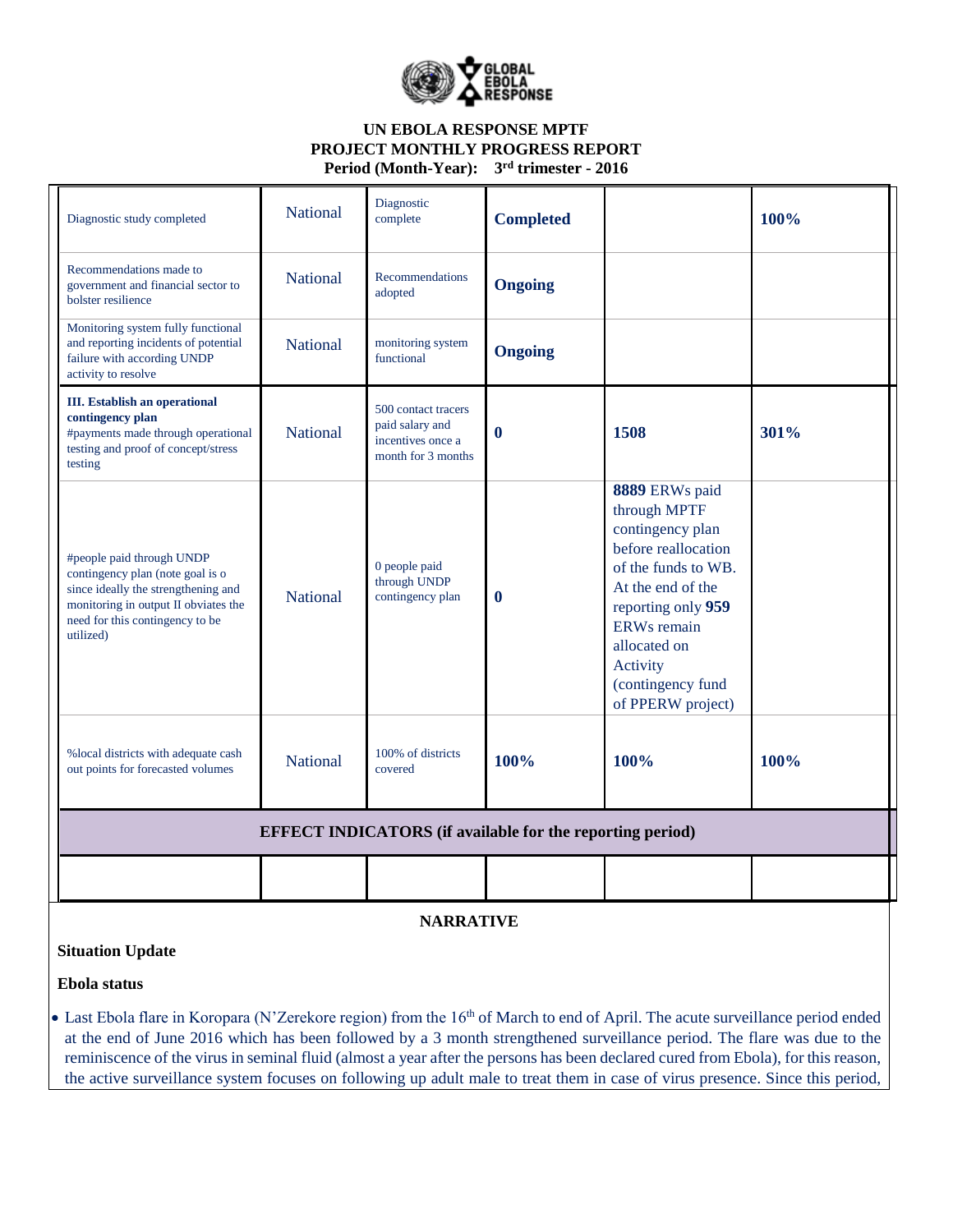

no new Ebola cases reported. The experience gain during the crisis by the governmental coordination agency (NERC) is being used for epidemic control in the newly created ANSS (National Agency for Health Security).

# **Financial Inclusion**

 The Ebola Virus Disease, even if it strongly slowed down Guinean economy, didn't interrupted the financial sector activities. The banks and IMFs kept working during the crises, providing safe and cheap solutions to pay incentives throughout the country. In parallel to that, the private sector invested massively in the development of mobile money / branchless banking (MM / BB) especially Orange and MTN who developed their agents network and invested in financial education. While the private sector is developing quickly, the Central Bank of the Republic of Guinea (BCRG) is regulating through instructions this new sector but lacks support and capacities to define a clear and strong strategy regarding financial inclusion.

On the other hand, the main financial services provider in rural areas in Guinea (The microfinance institutions) are in a weak position following two major crises, a failed intervention of the state in 2012 into the credit provision which resulted in a massive unpaid credit increase and the EVD impact that slowed down the local economy. In this situation, the MFIs will not have the capacity to adapt to the changing context with the shift towards electronic money and the rapid development of competitors (Electronic Money Providers such as Orange) might lead to a monopolistic situation for credit provision affecting the quality and the diversity of the services offered in Guinea to the most vulnerable population.

For this reason, UNDP along with other actors such as the World Bank Group, is focusing on the following strategy and activities to support the development of the financial sector especially safe and secured MM / BB in Guinea thanks to the funds available under the PPERW project:

- Improving the knowledge of the financial sector:
	- MM / BB environment / Digital Financial Services diagnostic in Guinea (annex 1)
	- Organizational audit of the main MFIs (Annex 2)
- Support to the BCRG in tern of policy making to improve the current law and of capacity by providing equipment and software for a better control and regulation of the sector. BCRG needs specifically technical training regarding the shift to electronic money (which has been set as a priority by the Central Bank Governor in 2016) to be able to understand and interact with private actors investing in the sector and prepare the regulation that will supervise the development to come. They also need support to have a closer control regarding MFIs activities and "clean" the sector from unhealthy structures. Under this project, the following activities have been financed:
	- Ongoing provision of technical support
	- Electronic equipment
	- Tailor-made software for a better management and follow up of all MFIs institutions in Guinea. This will consist in an online platform where MFIs will input their data to calculate automatically a set of key indicators. It will help BCRG to spend more time on analyzing the data and give proper support to MFIs (rather than having to manually enter and calculate each indicator) and in the end contribute to "clean" the sector.
- Direct support to the MFI sector. In Guinea, 17 MFIs are legally certified by the Central Bank represented at the National level by the Guinean Professional Microfinance Institutions Association (APIM-G). APIM-G, also due to the bas state of the MFIs in Guinea, is not functioning properly and has low capacity and added value for the sector. UNDP strategy consist in providing tools and technical advice to APIM-G to help it playing its role in Guinea and provide support to the IMFs directly. One of the main technical issue in the sector is the facing is the low quality of their financial data management affecting their day-to-day activity and the capacity for the BCRG to monitor the sector. No further development of electronic payment can be done if these issues are not solved. We focused our activities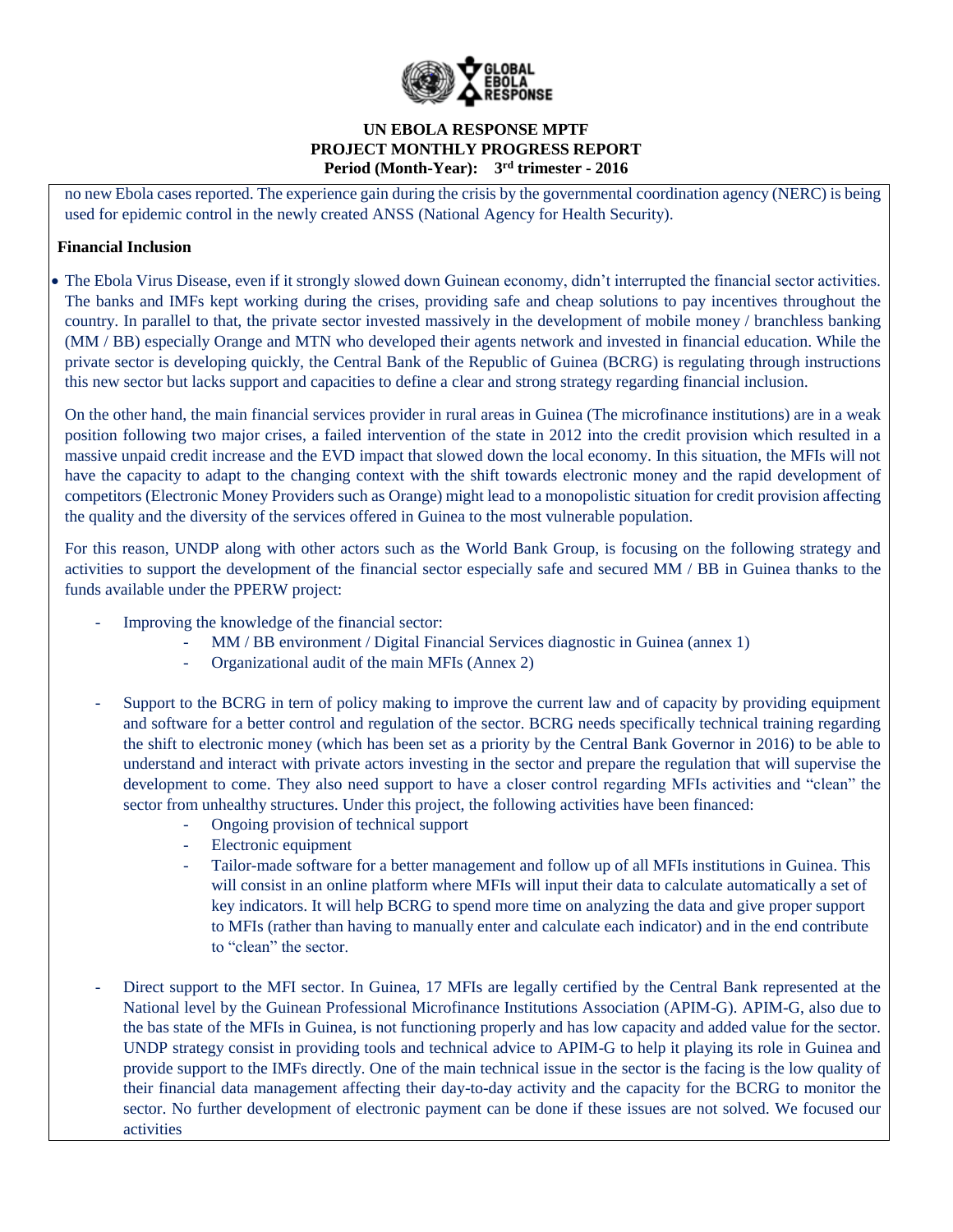

- Equipment to MFIs and APIM-G to improve the data management (the 3 main conditions for MFIs to get access to this equipment are 1) Being certified by the BCRG 2) Having paid their annual contribution to APIM-G 3) Contributing to 10 % of the total amount of material received, this 10 % will be placed in a dedicated account at APIM-G with a control from BCRG and UNDP). These conditions will give back some cash flow to APIM-G to be more active and create a budget (around 10 000 USD contributed from MFIs) to support further activities in favor of the sector.
	- Provide training on the use of these equipment and regarding the set of indicators they should produce monthly to the BCRG
	- Give access to the BCRG central database for some key information such as at risk clients to allow a crosschecking of blacklisted clients in Guinea.

While the private sector is expanding quickly and the BCRG is setting a national payment switch (to connect all financial institutions including banks, electronic money providers, MFIs and ease transfers between these structures and internationally), the above activities funded under this project give BCRG and financial partners tools to better regulate and support this sector and provide the basic support to MFIs to be able to take a step forward into the development of electronic payment, giving them an opportunity to face the coming competition.

These activities, along with the work done in Sierra Leone and Liberia, will support a long term strategy to develop MM / BB activities in the region. Mobile Money and Branchless Banking development contributed in many countries to support local activities especially for women giving them more financial independency. UNDP and UNCDF, in coordination with the World Bank Group, will continue their efforts based on the achievement realized during this project to provide access to the most vulnerable population of Guinea to electronic financial services that are competitive, adapted and contribute to the local development.

#### **Key Achievements**

- Regularization payment for 2015 done with MSF and in agreement with the CNLE (for staffs who didn't receive their payments);
- Payment preparation for workers involved in Koropara flare's response (National Coordination cell and Ministry of Health) and cured follow up.
- Organizational audit of MFIs in Guinea realized (see annex 2)
- Purchase order for equipment based on the findings of the above consultancy done. The equipment will be received in October.
- Selection of a consulting company to provide trainings for MFIs regarding computerized data management and financial data reporting to BCRG
- Selection of a company to create a tailor-made software to the BCRG, the work started in September and should last until mid-November.

#### **Delays or Deviations**

 Difficulties to reach an agreement with the Central Bank regarding the cost and the type of support that should be provided to support transition toward electronic money = following the publishing of a request for proposal for training on electronic money and the lack of suitable candidate, we decided to cancel the activity that couldn't be implemented in a limited timeframe with satisfactory results.